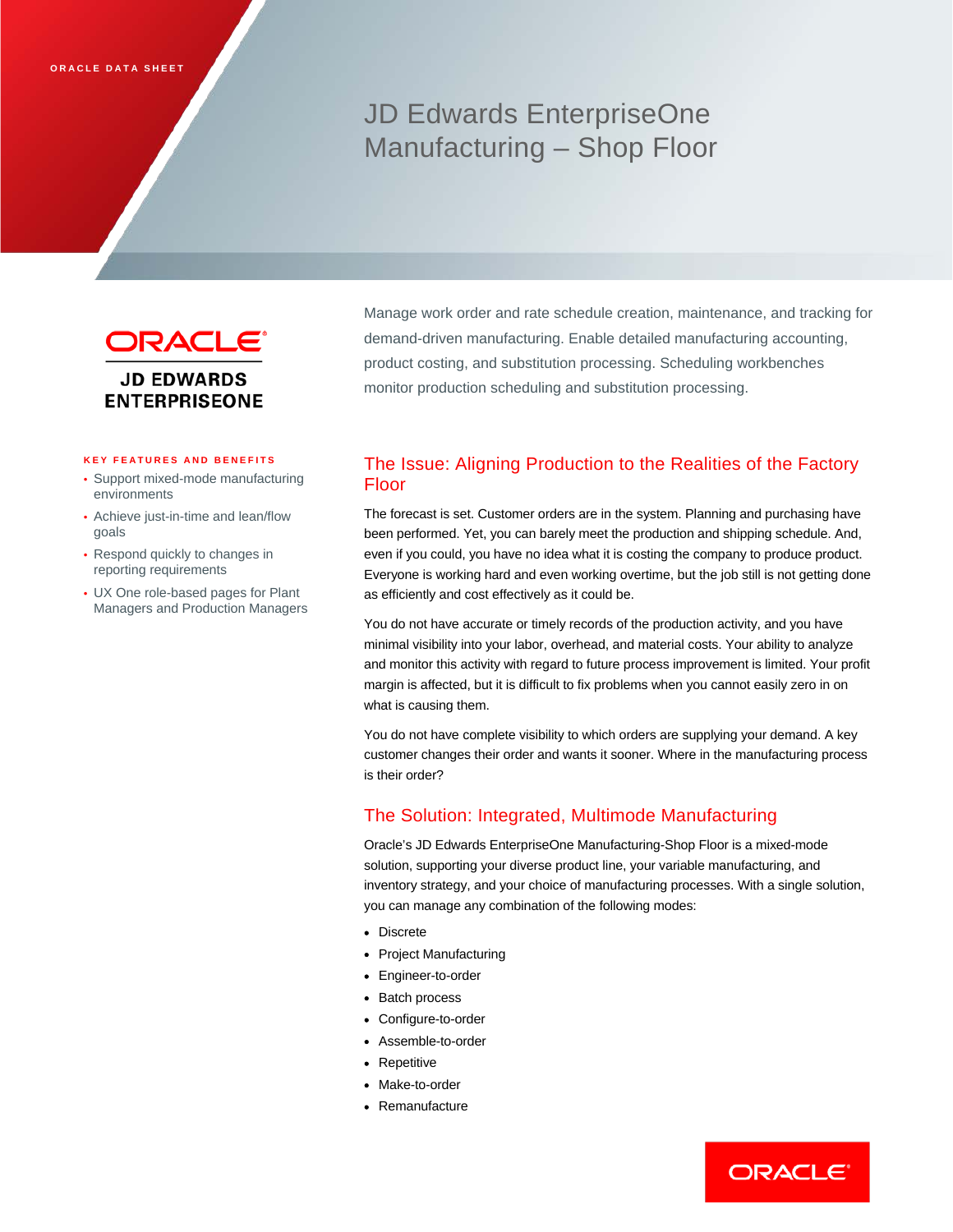#### **FEATURE/FUNCTION HIGHLIGHTS**

- Hours and quantities tracking
- Process/routing instructions
- Production tracking and reporting
- Material tracking and reporting
- Launch and/or demand-driven execution
- Multiple work order types
- Workflow control

I

- Linkage to sales and purchase orders
- Work order subcontracting
- Preflush, backflush, or pay-point backflush
- Dispatch lists
- Scheduling workbench
- Completions to multiple lots and locations
- Inventory commitment rules
- Lot and serial number control with trace/track capability
- Labor reporting, work order and rate schedule creation
- Visibility and tracking of the customer order throughout the manufacturing process
- Separation of inventory by customer demand
- Make-to-stock
- Job shop
- Push and/or pull

By managing the flow of materials inside the plant, JD Edwards EnterpriseOne Manufacturing-Shop Floor executes the production plan that supports inventory, cost, quality, and product lead-time objectives to meet customer and marketplace requirements.

An effectively managed shop floor control system serves as both a participant and a mediator between production control and the shop manufacturing floor. It efficiently schedules your work-in-process activities—whether they are regular work orders, rate scheduled, or preventive maintenance—and creates the needed parts list and routings.

Better yet, you can drive production and component replenishment by manual or electronic kanban signals, both inside your plant and with your suppliers, to achieve justin-time and lean/flow goals.

With Project Manufacturing, you can:

- Track customers' orders through a unique production number
- Check customer status by reviewing any of the elements shown in the workbench
- Respond to evolving conditions by navigating users to the specific applications for review, update, or adjustments

You can manage the shop floor by:

- Associating all of the transactions to a manufacturing project
- Tying the following transactions to a production number:
	- Work orders
	- Sales orders
	- Purchase orders
	- Inventory transactions
- Reviewing all related elements that impact whether or not a project stays on track and take action as needed

You can define and track forecast demand by:

- Setting up forecasts by production number to create demand for:
	- Particular customers
	- Specific areas
- Managing orders through the workbench

## Efficiently Managing the Production Process

It all begins with the creation of demand or a work order via the sales order or planning system. With the online or hard copy work order, the parts list and routing are attached and the shop packet is established.

With the aid of the scheduling workbench, you can access a variety of online options that are useful for work order management as you coordinate the shop floor timetable with the labor and material needed to meet the production schedule. The scheduling functionality shows work center information (a dispatch list) for work orders, including operation sequence, open orders, and run hours by machine and labor.

Material can be manually issued, preflushed, or backflushed at a work center pay point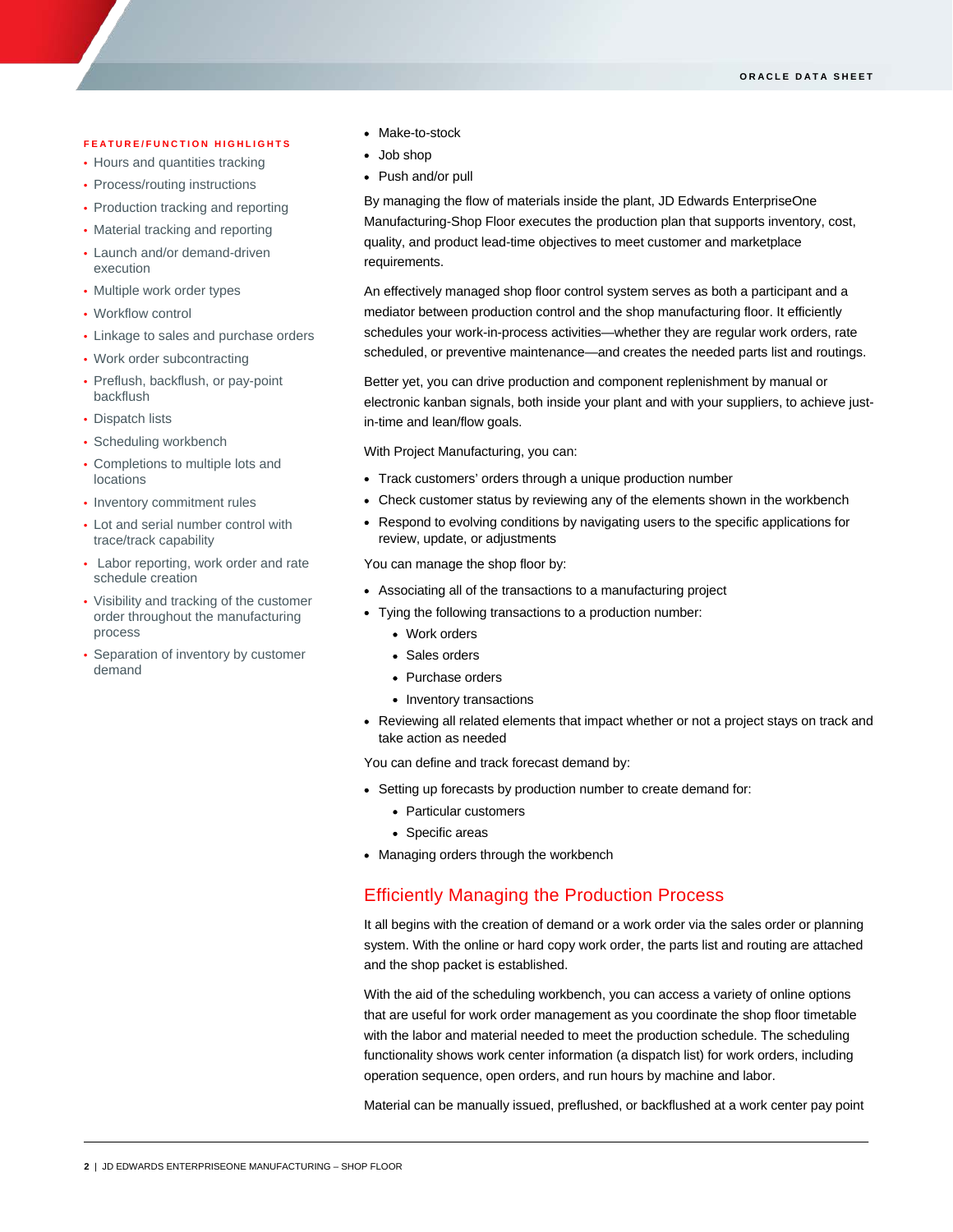or on completion of the work order.

When work is performed and has gone through the routing steps, the system automatically records the quantities completed and labor hours expended. At your option, you can set up the system so that the labor hours are simultaneously entered into payroll time entry.

The completed items can then go to a designated location, be stored in inventory, or be shipped against a sales order already entered in the system. With integrated warehouse management, completed work order items can be cross-docked.

Access to UX One role-based pages enables Plant Managers and Production Managers to easily access, review, and act upon important information to improve manufacturing processes and scheduling efficiency through greater visibility into exception conditions.

# Automating Tracking and Reporting to Meet the Business **Needs**

The system uses data from the shop floor to maintain and communicate status information regarding labor, materials, work centers, routings, and the end operations required to complete the production requests. As material is used and labor is expended, the system offers accurate up-to-date scheduling, cost, and variance information.

In addition to setting up a monthly or yearly manufacturing day calendar, you also can establish resource units by work center for any work day, month, or year—further finetuning scheduling capabilities, capacity planning, efficiency, and usage.

The system builds in flexibility to respond swiftly to different tracking and reporting requirements. You decide how orders are managed, with the ability to:

- Differentiate work orders by type, priority, and operation status
- Create as many status codes as you need for effective tracking
- Define type, priority, status, phase, category, operation status, and document type codes

With JD Edwards EnterpriseOne Manufacturing-Shop Floor, you maintain cost control, accountability, and cash flow. You can assess charges for labor, equipment time, inventory issues, and payable invoices directly to work orders to ensure accurate billing and revenue recognition. You also realize the benefits of coordinating the release of jobs, preparing documentation, and providing accurate feedback and accountability throughout the production cycle.

# Solution Integration

- JD Edwards EnterpriseOne Financial Management suite
	- Payroll Processing module
- JD Edwards EnterpriseOne Manufacturing suite
	- Manufacturing–ETO Foundation module
	- Manufacturing–PDM module
	- Quality Management module
	- Lean Execution module
	- Project Manufacturing module
- JD Edwards EnterpriseOne Logistics suite

I